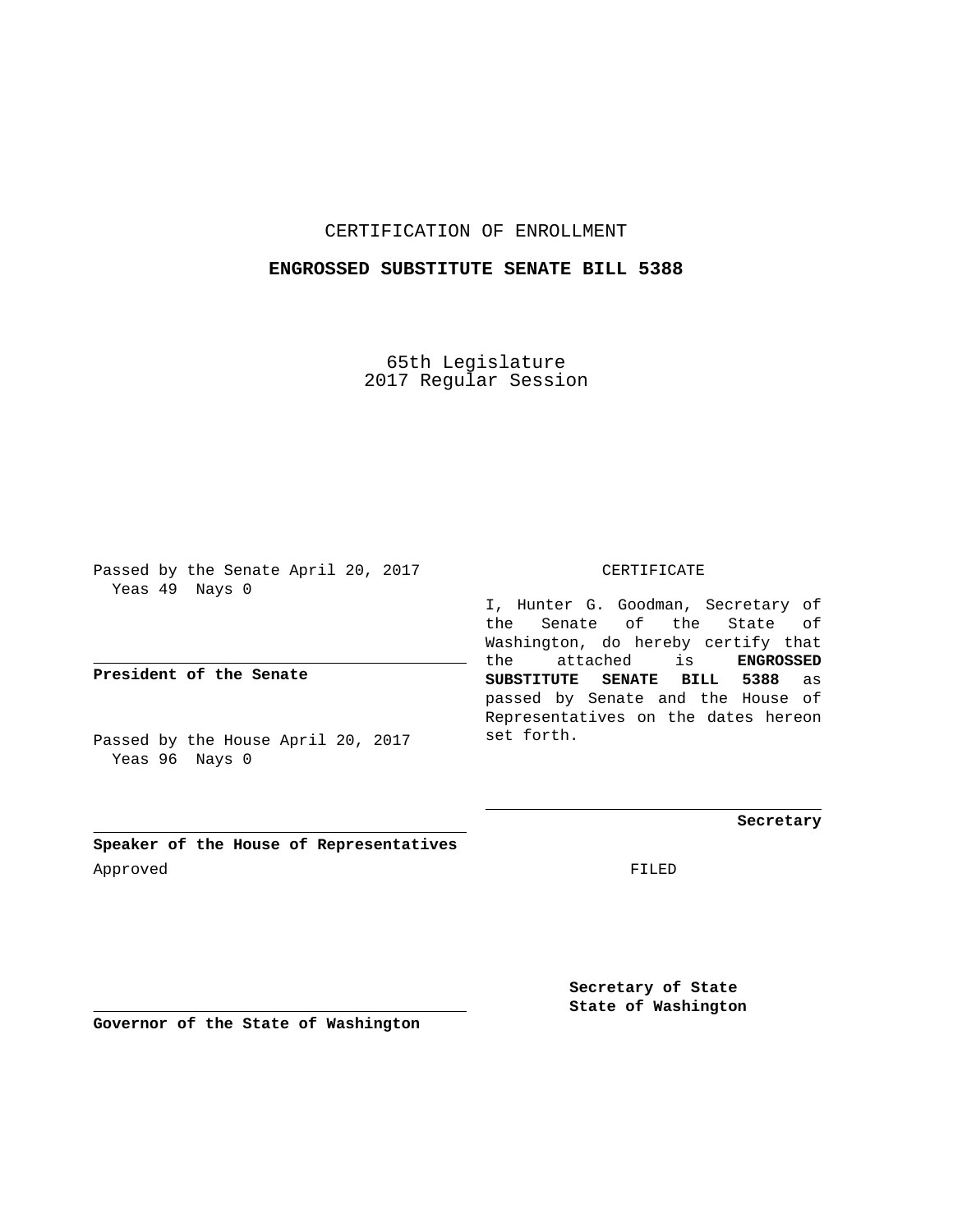#### **ENGROSSED SUBSTITUTE SENATE BILL 5388**

AS AMENDED BY THE HOUSE

Passed Legislature - 2017 Regular Session

# **State of Washington 65th Legislature 2017 Regular Session**

**By** Senate Law & Justice (originally sponsored by Senators Zeiger, Sheldon, Kuderer, Padden, Wilson, Conway, Fortunato, Hobbs, Becker, Warnick, and Honeyford)

READ FIRST TIME 02/09/17.

1 AN ACT Relating to the removal of unauthorized persons from 2 certain premises; adding new sections to chapter 9A.52 RCW; and 3 adding a new section to chapter 4.24 RCW.

4 BE IT ENACTED BY THE LEGISLATURE OF THE STATE OF WASHINGTON:

5 NEW SECTION. **Sec. 1.** A new section is added to chapter 9A.52 6 RCW to read as follows:

 (1) Subject to subsections (2) and (3) of this section and upon the receipt of a declaration signed under penalty of perjury, in the form prescribed in section 2 of this act, declaring the truth of all of the required elements set forth in subsection (4) of this section, a peace officer shall have the authority to:

12 (a) Remove the person or persons from the premises, with or 13 without arresting the person or persons; and

14 (b) Order the person or persons to remain off the premises or be 15 subject to arrest for criminal trespass.

 (2) Only a peace officer having probable cause to believe that a person is guilty of criminal trespass under RCW 9A.52.070 for knowingly entering or remaining unlawfully in a building considered residential real property, as defined in RCW 61.24.005, has the authority and discretion to make an arrest or exclude anyone under 21 penalty of criminal trespass.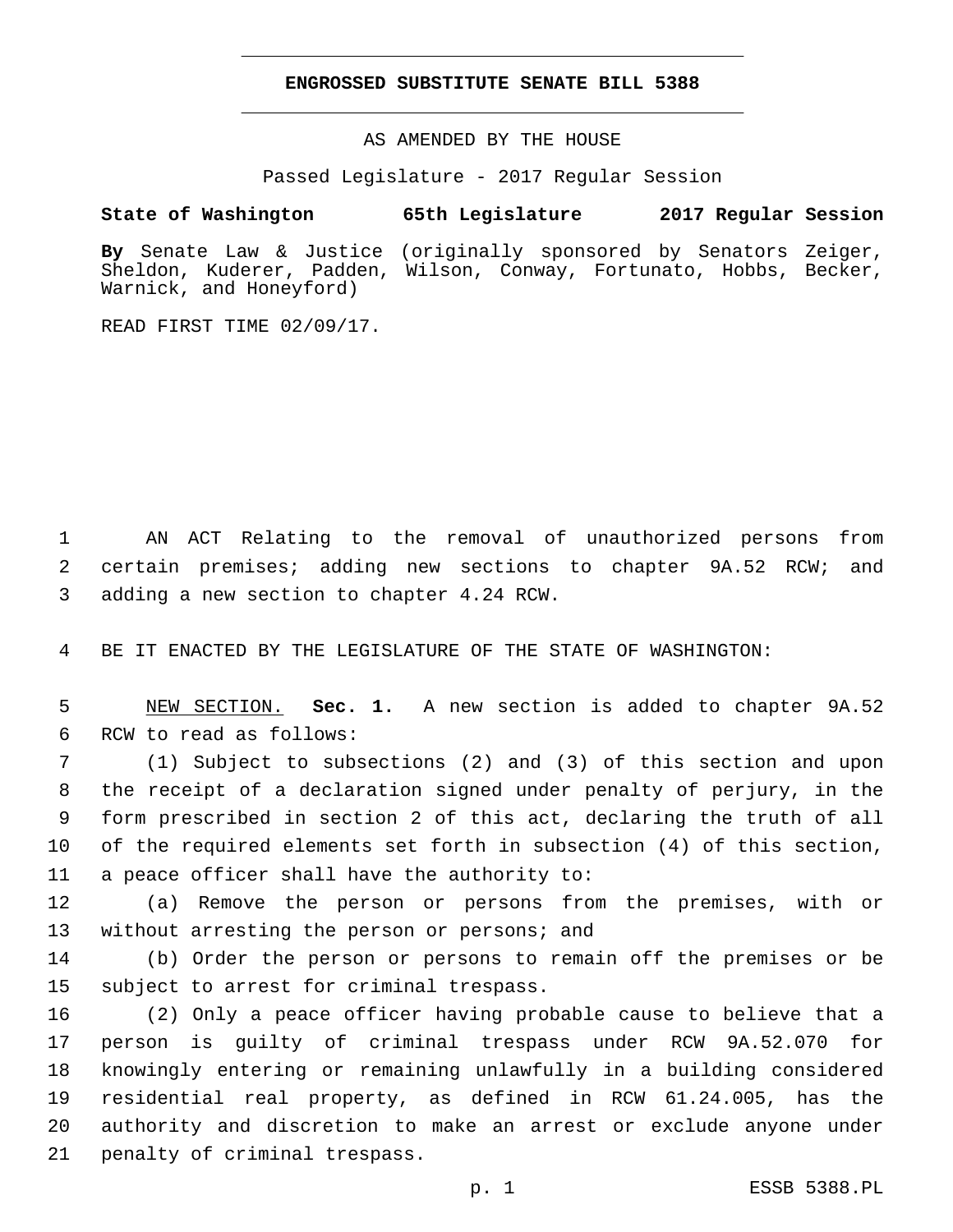(3) While a peace officer can take into account a declaration from the property owner signed under penalty of perjury containing all of the required elements and in the form prescribed in section 2 of this act, the peace officer must provide the occupant or occupants with a reasonable opportunity to secure and present any credible evidence provided by the person or persons on the premises, which the peace officer must consider, showing that the person or persons are tenants, legal occupants, or the guests or invitees of tenants or 9 legal occupants.

(4) The declaration must include the following elements:

 (a) That the declarant is the owner of the premises or the 12 authorized agent of the owner of the premises;

 (b) That an unauthorized person or persons have entered and are 14 remaining unlawfully on the premises;

 (c) That the person or persons were not authorized to enter or 16 remain;

 (d) That the person or persons are not a tenant or tenants and have not been a tenant or tenants, or a homeowner or homeowners who have been on title, within the last twelve months on the property;

 (e) That the declarant has demanded that the unauthorized person 21 or persons vacate the premises but they have not done so;

 (f) That the premises were not abandoned at the time the 23 unauthorized person or persons entered;

 (g) That the premises were not open to members of the public at 25 the time the unauthorized person or persons entered;

 (h) That the declarant understands that a person or persons removed from the premises pursuant to this section may bring a cause of action under section 3 of this act against the declarant for any false statements made in the declaration, and that as a result of such action the declarant may be held liable for actual damages, 31 costs, and reasonable attorneys' fees;

 (i) That the declarant understands and acknowledges the prohibitions in RCW 59.18.230 and 59.18.290 against taking or detaining an occupant's personal property or removing or excluding an occupant from a dwelling unit or rental premises without an 36 authorizing court order; and

 (j) That the declarant agrees to indemnify and hold harmless law enforcement for its actions or omissions made in good faith pursuant 39 to the declaration.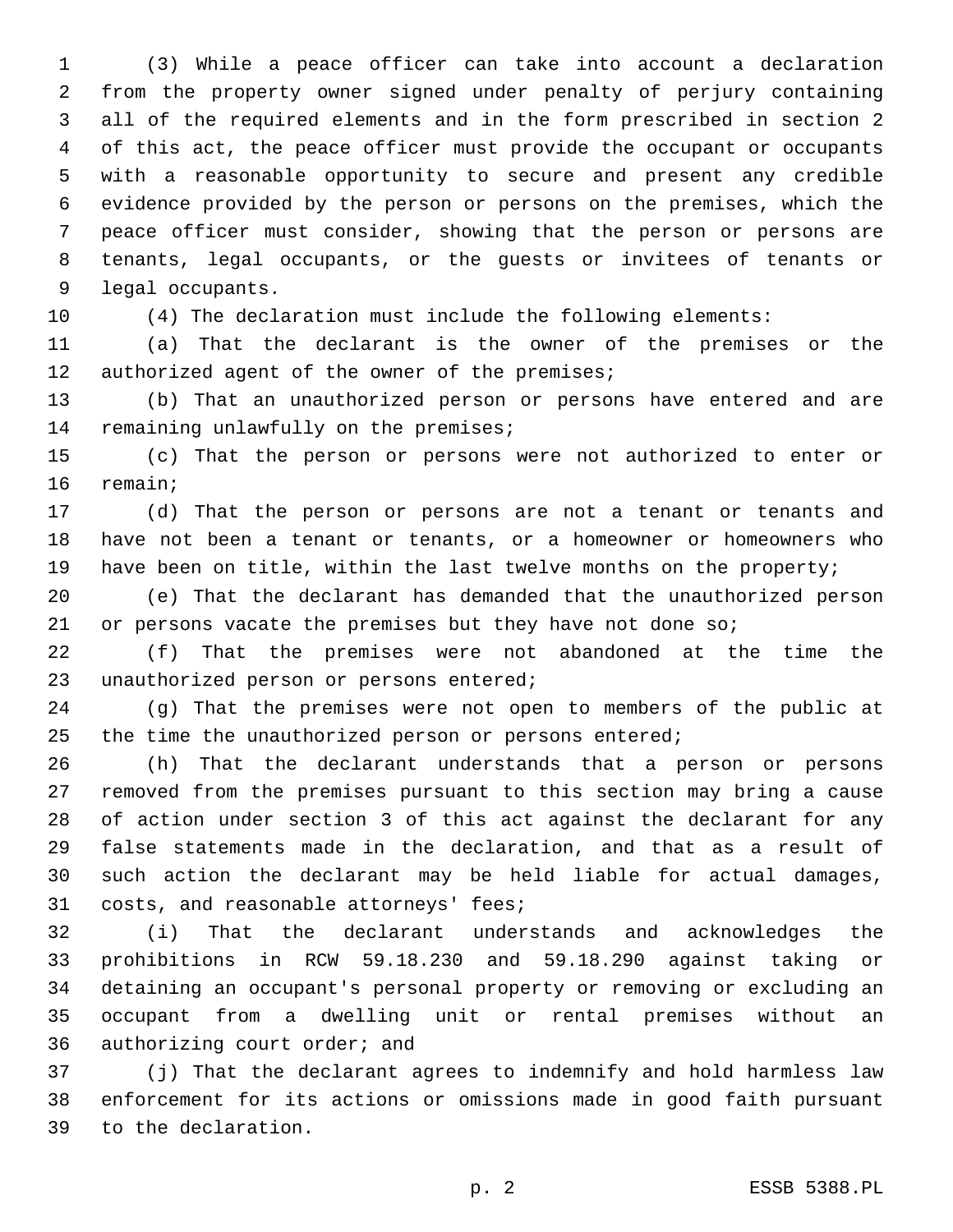(5) Neither the peace officer nor his or her law enforcement agency shall be held liable for actions or omissions made in good 3 faith under this section.

 (6) This section may not be construed to in any way limit rights under RCW 61.24.060 or to allow a peace officer to remove or exclude an occupant who is entitled to occupy a dwelling unit under a rental 7 agreement or the occupant's quests or invitees.

 NEW SECTION. **Sec. 2.** A new section is added to chapter 9A.52 9 RCW to read as follows:

 The owner of premises, or his or her authorized agent, may initiate the investigation and request the removal of an unauthorized person or persons from the premises by providing to law enforcement a declaration containing all of the following required elements and in 14 substantially the following form:

## REQUEST TO REMOVE TRESPASSER(S) FORM

 The undersigned owner, or authorized agent of the owner, of the 17 premises located at ......... hereby represents and declares under 18 the penalty of perjury that (initial each box):

 (1) [ ] The declarant is the owner of the premises or the 20 authorized agent of the owner of the premises;

 (2) [ ] An unauthorized person or persons have entered and are 22 remaining unlawfully on the premises;

 (3) [ ] The person or persons were not authorized to enter or 24 remain;

 (4) [ ] The person or persons are not a tenant or tenants and have not been a tenant or tenants, or a homeowner or homeowners who have been on title, within the last twelve months on the property;

 (5) [ ] The declarant has demanded that the unauthorized person 29 or persons vacate the premises but they have not done so;

 (6) [ ] The premises were not abandoned at the time the 31 unauthorized person or persons entered;

 (7) [ ] The premises were not open to members of the public at the time the unauthorized person or persons entered;

 (8) [ ] The declarant understands that a person or persons removed from the premises pursuant to section 1 of this act may bring a cause of action under section 3 of this act against the declarant for any false statements made in this declaration, and that as a